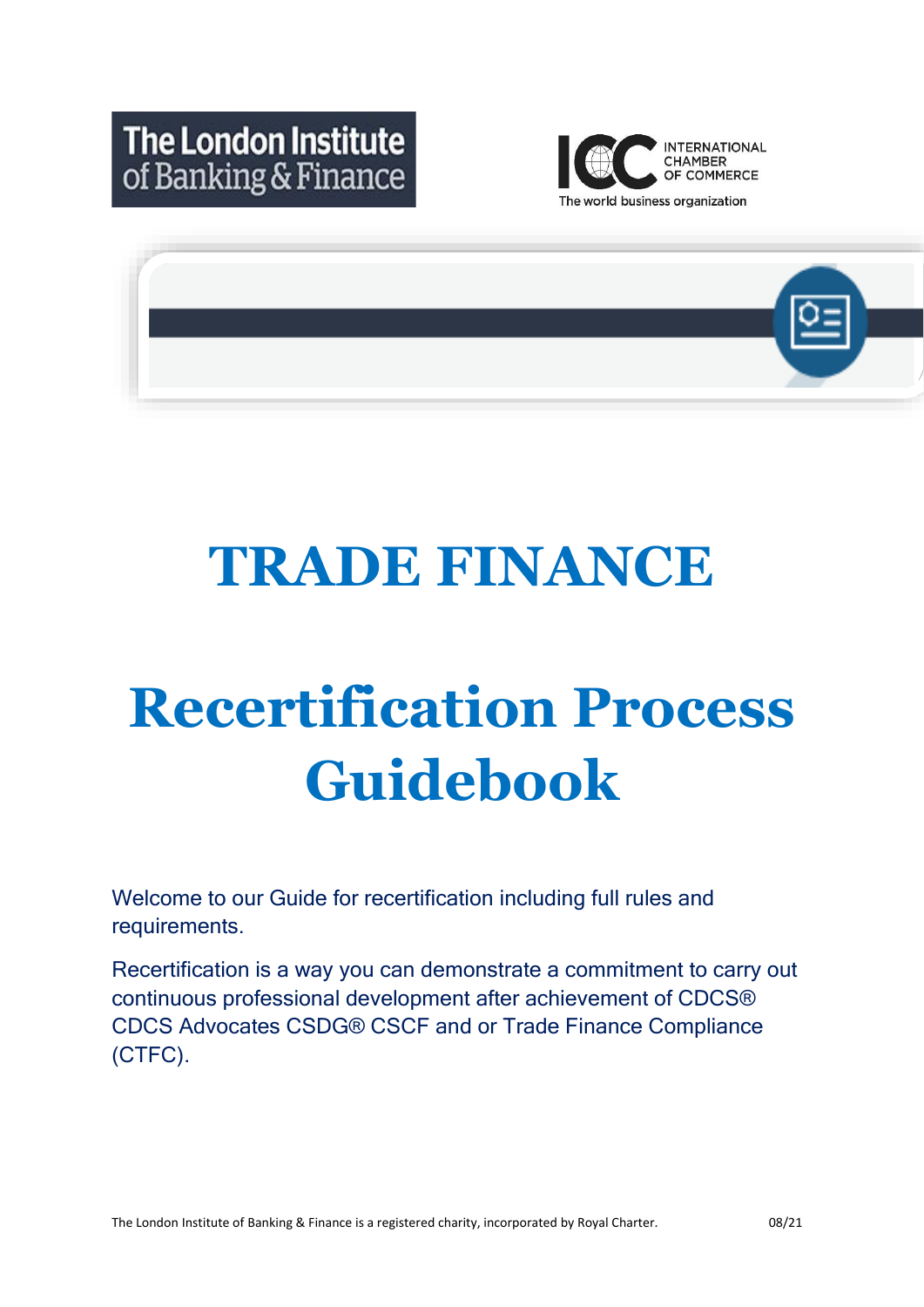# **Contents**

|                                                                           | <b>PAGE</b> |
|---------------------------------------------------------------------------|-------------|
| <b>Introduction to Recertification</b>                                    |             |
| <b>Main rules</b>                                                         | 3           |
| The recertification cycle                                                 |             |
| What is my recert cycle?                                                  | 4           |
| <b>CDCS Advocates</b> - 5 x completed recerts                             | 7           |
| <b>Continuing Professional Development (CPD)</b>                          |             |
| What is CPD?                                                              | 7           |
| How much do I need?                                                       | 8           |
| What can I claim?                                                         | 9           |
| <b>CPD Resources</b>                                                      |             |
| Where can I find CPD activities events?                                   | 11          |
| Taking other exams                                                        | 12          |
| <b>Recording CPD</b>                                                      |             |
| How and what do I need to record?                                         | 13          |
| What documents will you require?                                          | 14          |
| <b>Submitting records for assessment</b>                                  |             |
| Is there a sponsor representative for my country? (listing)               | 15          |
| When and how to submit your records                                       | 16/17       |
| <b>Fees &amp; Refunds</b>                                                 | 19          |
| <b>Certificates</b>                                                       | 20          |
| <b>Sponsor / Corporate Submission and CPD Course Approval information</b> | 22          |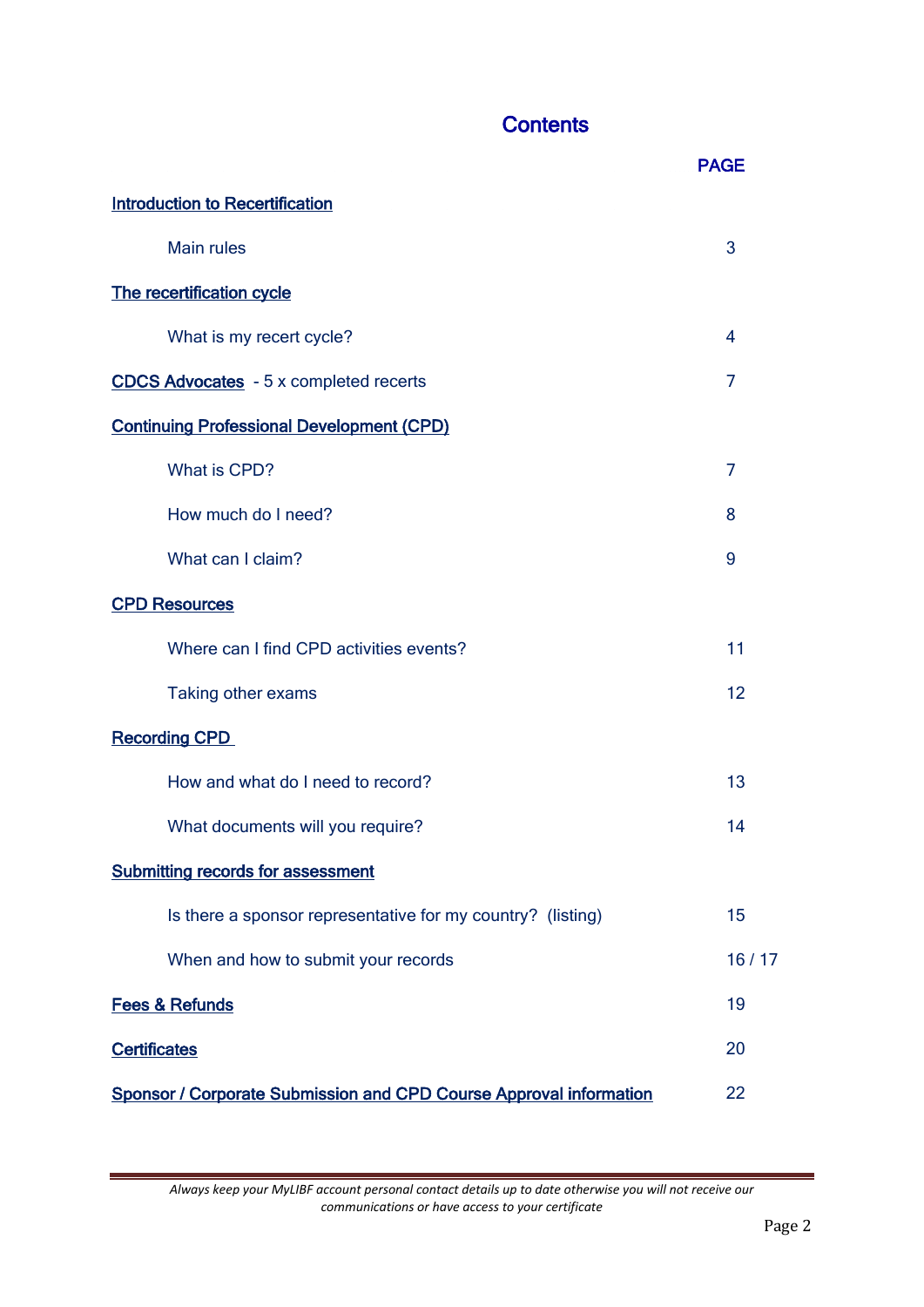#### **INTRODUCTION**

**Recertification applies to** you if you wish to retain your CDCS® CSDG®CTFC or CSFC designation and helps demonstrate to employers that you are keeping your knowledge in international Trade Finance up to date. We automatically enrol you into the Recertification Programme when you initially pass the CDCS® CSDG® CSCF & CTFC examinations. 3\* years after passing your initial exam(s) or last recertification cycle, you need to apply to **recertify** your designation(s). If you do not want to use the designation(s) 3 years after your exam last recertification, you do not need to recertify. Your name will then no longer appear on the Trade Finance Registry.

#### **You can recertify two ways –**

- 1. By carrying out continuous professional development (CPD) learning hours throughout the recertification period. (Previously known as Personal Development Units)
- 2. By retaking and passing the full exam for the qualification designation you want to keep using e.g. CDCS, CSDG, CTFC or CSDG.

Both are aimed at ensuring you are learning more and maintaining knowledge of International trade finance.

\*CDCS® Advocates should see page 7 for their requirements.

#### **CPD Route - the main rules:**

- 1. Recertification happens every 3 years (6 years for CDCS® Advocates see page 7). If the recertification cycle is missed the only way to recertify is to retake and pass the appropriate exam again.
- 2. The learning activities must be done within the recertification cycle.
- 3. Recertification submissions need to come to us no later than 2 months after the end of the recertification period.
- 4. **36** CPD Learning hours are required to recertify successfully.
- **5.** There are no minimum or maximum amounts of CPD hours which can be claimed in a year.
- 6. Any suitable activity which is carried out **can be claimed towards CDCS® CSDG® and CSCF**  Recertification.
- 7. Only activities which relate directly to trade finance **COMPLIANCE** can be claimed towards CTFC recertification. However, Trade Finance Compliance activities can also be claimed towards CDCS® CSCF and CSDG®.

*Always keep your MyLIBF account personal contact details up to date otherwise you will not receive our communications or have access to your certificate*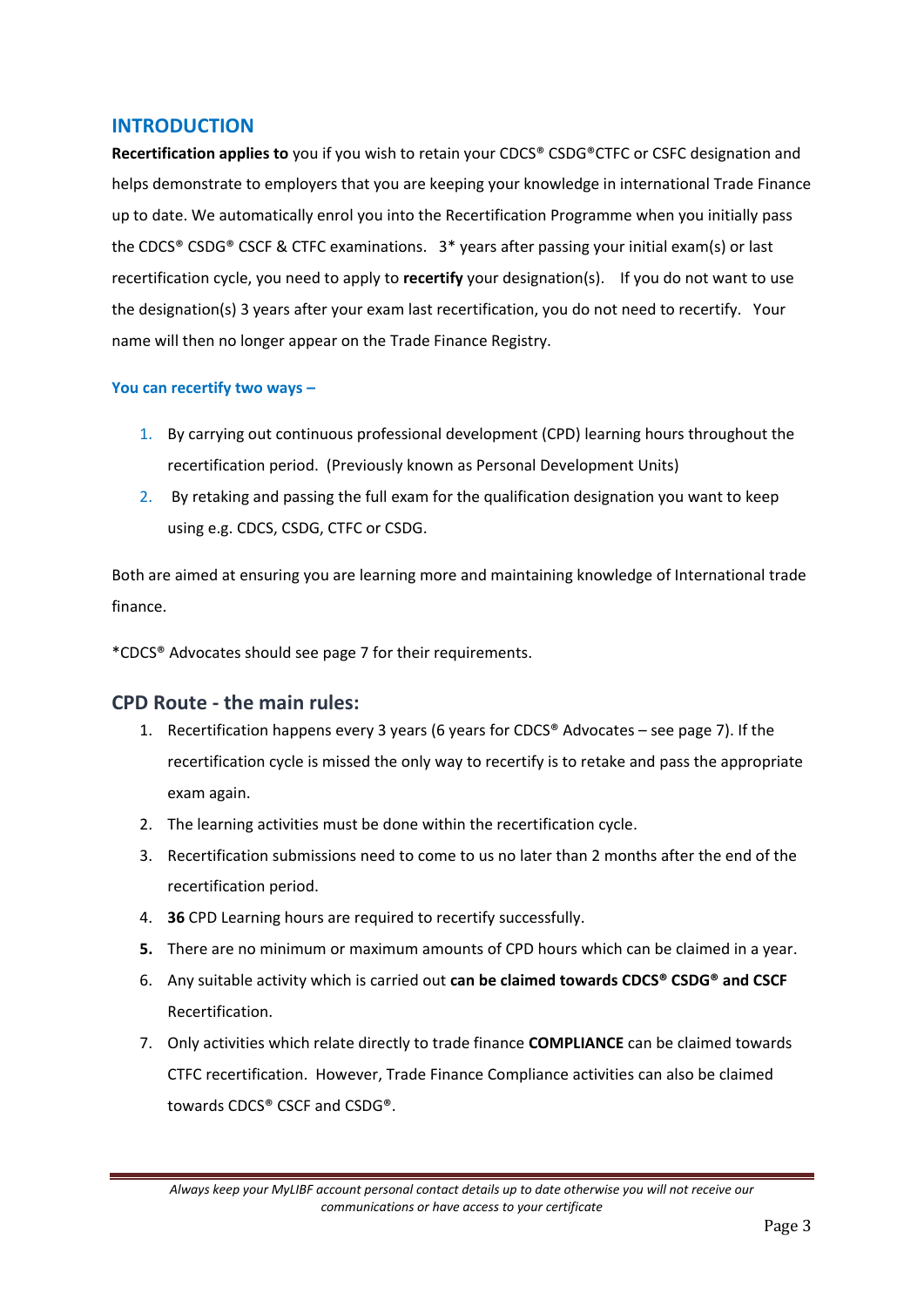- 8. The activity must:
	- o have content which relates to International Trade Finance and in the case of CTFC be specific to compliance and regulation.
	- $\circ$  have content which is sufficiently challenging to those with a Level 4 qualification therefore NOT INTRODUCTORY or BASIC content
	- $\circ$  Last for a minimum of 30 minutes
	- o Be able to be verified e.g. have an attendance certificate or other accurate documentation to confirm participation.
- 9. The fee needs to be paid before we assess your records.

## **Recertification by examination route**

In order to re-start the recertification cycle, you can retake the examination. You will need to complete a full examination registration and pay the associated full exam fee. You will be given access to a new set of study materials and course site. You are able to sit all Trade Finance qualifications on any date / time suitable for you.

## **THE RECERTIFICATION CYCLE**

The Recertification cycle is traditionally 3 years (36 months) long\* and aligned with the months of April and October each year. (See Table 1 page 5 of this Guide)

As Trade Finance qualifications can be sat on a date of your choosing we will align your recertification cycle with the next April or October session. See Table 2 on Page 5 of this Guide for detailed examples. For some candidates this will mean a slightly longer than 3 year cycle for their first recertification cycle but will then fall in line with a 36 month / 3 year term.

\*CDCS® Advocates (CDCSAdv) should see page 7.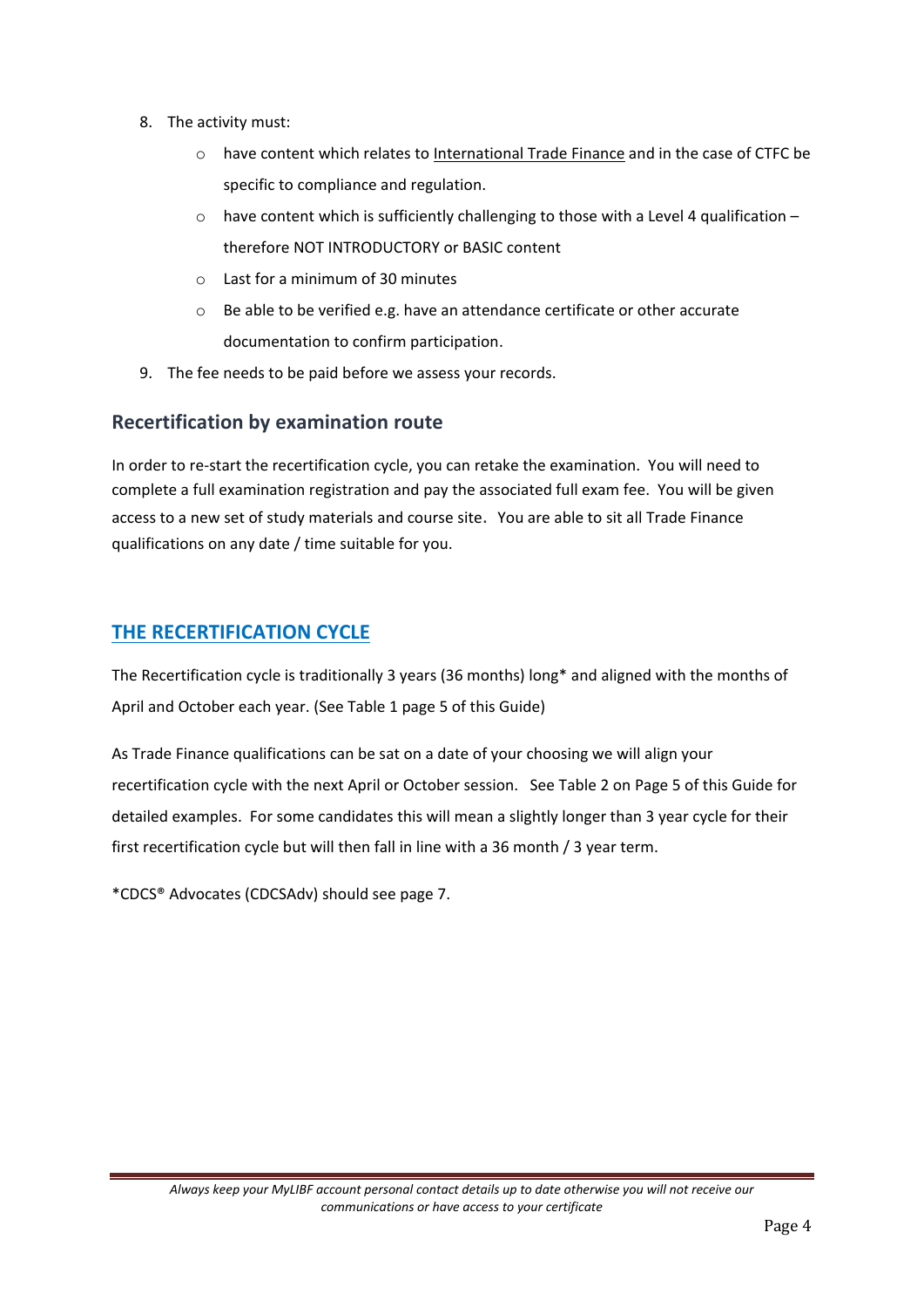Use this table and the information on page 6 to find your own recertification cycle – Advocates have a six year cycle and should refer to Table 3:

#### **Table 1 – 3 year cycle**

| Date of achieving exam or last<br>period of recertification | <b>CPD activity Period</b>        | <b>Recertification due</b> |
|-------------------------------------------------------------|-----------------------------------|----------------------------|
| <b>April 2019</b>                                           | 1 May 2019 - 30 April 2022        | 30 April 2022              |
| October 2019                                                | 1 November 2019 – 31 October 2022 | 31 October 2022            |
| April 2020                                                  | 1 May 2020 - 30 April 2023        | 30 April 2023              |
| July 2020 (special session<br>because of Covid 19)          | 1 August 2020 - 31 July 2023      | 31 July 2023               |
| October 2020                                                | 1 November 2020 – 31 October 2023 | 31 October 2023            |
| April 2021                                                  | 1 May 2021 - 30 April 2024        | 30 April 2024              |

**For qualifications achieved outside of the April , July or October period, the first recertification periods** are as follows:

#### **Table 2**

| Date of achieving exam                            | <b>CPD activity Period</b>                               | <b>Recertification due</b> |
|---------------------------------------------------|----------------------------------------------------------|----------------------------|
| On or between 1 May 2021 to                       | From: Date of passing the exam                           | 31 October 2024            |
| 31 October 2021                                   | 31 October 2024<br>To:                                   |                            |
| On or between 1 November<br>2021 to 30 April 2022 | From: Date of passing the exam<br>30 April 2025<br>To:   | 30 April 2025              |
| On or between 1 May 2022 to<br>31 October 2022    | From: Date of passing the exam<br>31 October 2025<br>To: | 31 October 2025            |
| On or between 1 November<br>2022 to 30 April 2023 | From: Date of passing the exam<br>30 April 2026<br>To:   | 30 April 2026              |

#### **Table 3 – for Advocates only**

| Date of achieving exam or last<br>period of recertification | <b>CPD activity Period</b>        | <b>Recertification due</b> |
|-------------------------------------------------------------|-----------------------------------|----------------------------|
| <b>April 2019</b>                                           | 1 May 2019 - 30 April 2025        | 30 April 2025              |
| October 2019                                                | 1 November 2019 – 31 October 2025 | 31 October 2025            |
| April 2020                                                  | 1 May 2020 - 30 April 2026        | 30 April 2026              |
| July 2020 (special session<br>because of Covid 19)          | 1 August 2020 - 31 July 2026      | 31 July 2026               |

*Always keep your MyLIBF account personal contact details up to date otherwise you will not receive our communications or have access to your certificate*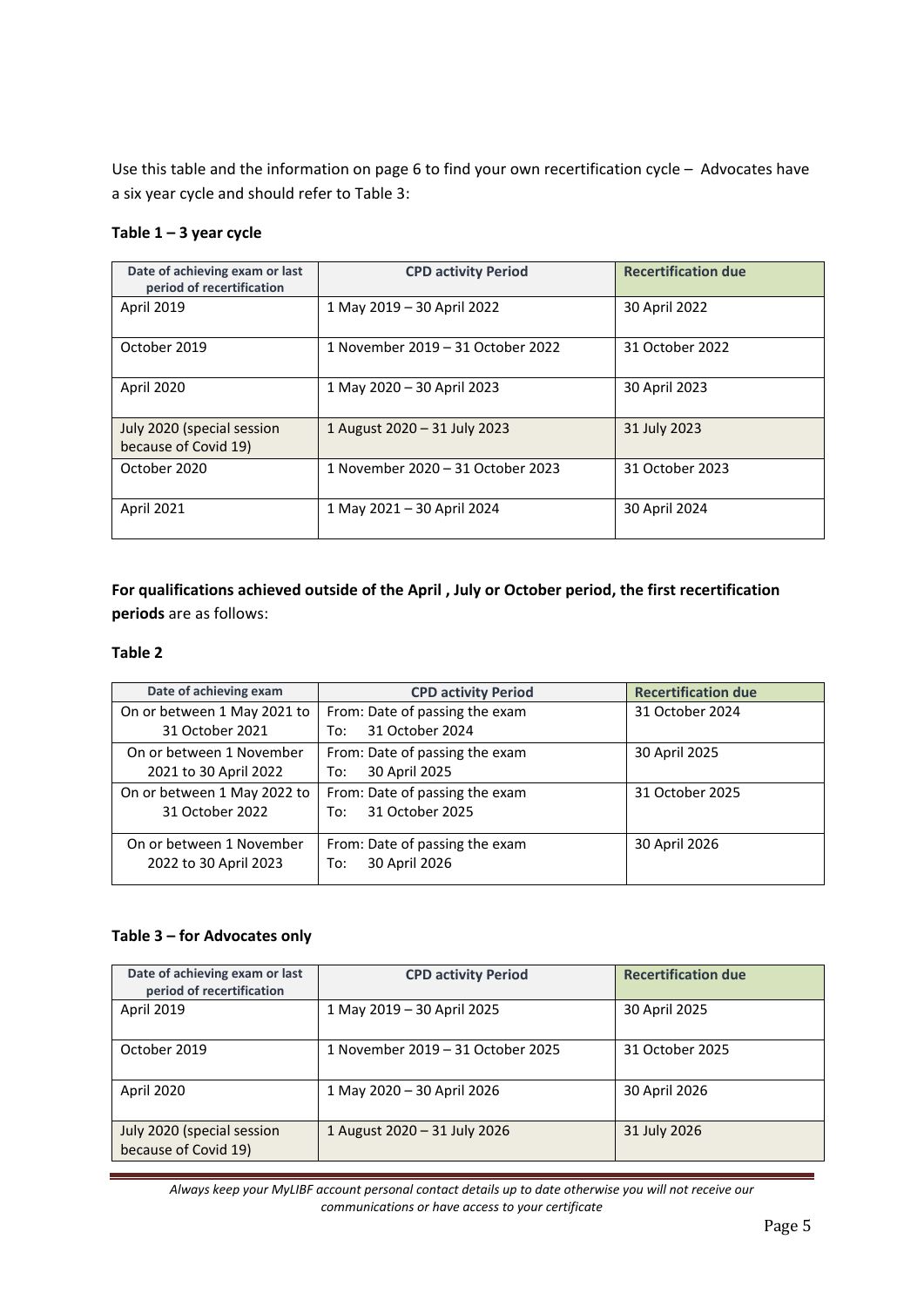## **How do I find out when I need to recertify?**

There are four different ways you can find the date you need to recertify:

1. Through your [MyLIBF](https://my.ifslearning.ac.uk/Account/login.aspx?ReturnUrl=%2f) account under the "*my*Studies – Study History" tab. See example below:

| Home                                   | <b>MyDetails</b>     | KnowledgeBank                                         | <b>MvCPD</b>                                                                                                                                                                                                                                                                                             |
|----------------------------------------|----------------------|-------------------------------------------------------|----------------------------------------------------------------------------------------------------------------------------------------------------------------------------------------------------------------------------------------------------------------------------------------------------------|
| $MVLIBE \longrightarrow$ study history |                      |                                                       |                                                                                                                                                                                                                                                                                                          |
| <b>Study History</b>                   |                      |                                                       |                                                                                                                                                                                                                                                                                                          |
|                                        |                      |                                                       | This area contains detailed records of your current, completed and ended qualifications. Access details of your studies relating to a qualification by clicking on it<br>title. These details can include the relevant grades and marks for each module with the dates and locations of the exams taken. |
|                                        |                      |                                                       | View your Academic Summary, a list of your current and completed courses and qualifications, available on one page or as a printable version.                                                                                                                                                            |
| <b>Qualification</b>                   |                      | <b>Certificate for Documentary Credit Specialists</b> |                                                                                                                                                                                                                                                                                                          |
| Completed                              | 1 May 2017           |                                                       |                                                                                                                                                                                                                                                                                                          |
| <b>Re-Certification</b>                | <b>30 April 2020</b> |                                                       |                                                                                                                                                                                                                                                                                                          |
|                                        |                      | <b>Certificate for Documentary Credit Specialists</b> |                                                                                                                                                                                                                                                                                                          |
| <b>Qualification</b>                   |                      |                                                       |                                                                                                                                                                                                                                                                                                          |
| Completed                              | 24 April 2004        |                                                       |                                                                                                                                                                                                                                                                                                          |
| <b>Re-Certification</b>                | 31 December 2007     |                                                       |                                                                                                                                                                                                                                                                                                          |
| Qualification                          |                      | <b>Certificate for Documentary Credit Specialists</b> |                                                                                                                                                                                                                                                                                                          |

#### **OR**

2. Through your *my*CPD log in your MyLIBF [account](https://my.ifslearning.ac.uk/) . If you hold CDCS® CSDG® CSCF and CTFC you will have access to a log for all designations. You can just enter your activity into one log and are given a choice to tick  $\boxtimes$  if you want the activity to land in your other logs automatically. (this only works between CDCS and CSDG at present) Example:

| Home                           | MyDetails                                   | KnowledgeBank                                       | <b>MvCPD</b>                                                                                                                              |  |
|--------------------------------|---------------------------------------------|-----------------------------------------------------|-------------------------------------------------------------------------------------------------------------------------------------------|--|
| $BF \longrightarrow CDCS^*CPD$ |                                             |                                                     |                                                                                                                                           |  |
| $\mathbb{C}S^{\circ}$ CPD      |                                             |                                                     |                                                                                                                                           |  |
|                                |                                             |                                                     | You are required to provide details of your CPD activities for the 36 months after completion of CDCS* / last successful recertification. |  |
|                                |                                             |                                                     |                                                                                                                                           |  |
|                                | Click here to view your current certificate | Your current 36 month period expires 30 April 2020. |                                                                                                                                           |  |

#### **OR**

3. From the letter you were sent with your certificate which includes the date of your recertification period.

**OR**

4. From your certificate which carries a recertification expiry date to show you by when you must have completed your CPD activities.

**OR**

5. From the annual email reminders we send to keep you on track with your Recertification cycle.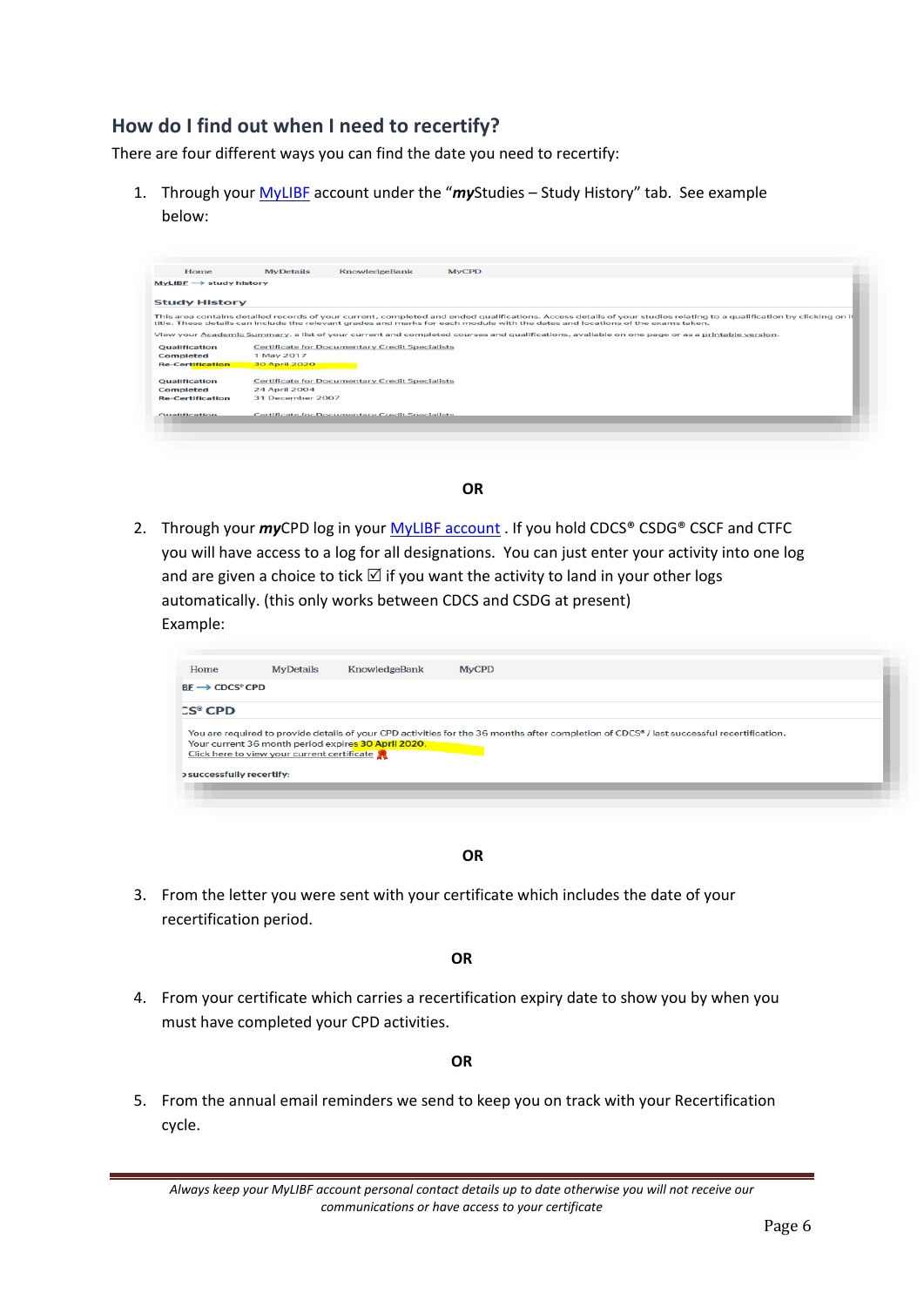## **How many times do I need to recertify?**

To keep the continual right to your designations you will need to recertify every 3 years. Once you have completed your 5th recertification cycle we will present you with the CDCS® Advocate (CDCS® Adv) designation. Once CDCS® Adv has been achieved you will move to a 6 year recertification cycle. All other conditions and rules remain the same.

## **CDCS® ADVOCATES**

## **Who are CDCS® Advocates?**

In recognition of the successful **completion of 5 CDCS® Recertification cycles** we award the designation of CDCS® Advocate (CDCS®Adv). This designation, first created in late 2016, demonstrates the long term commitment given to continuing professional development (CPD) by maintaining and improving knowledge in the area of International Trade Finance. CDCS® Advocates may use the letters CDCS®Adv after their name. This new designation will require recertification but this period is extended to **6** years once advocacy has been achieved. The same amount of CPD learning hours are required as those on a 3 year cycle. CDCS® Advocates can continue to retain their Advocate designation if they continue to recertify.

**You do not need to apply** for Advocate status as this is automatically given when **5 recertification cycles have been completed.**

New CDCS® Advocates receive a Pin Badge and special Certificate.

It is our intention to extend the designation of Advocate to CSDG CTFC and CSCF after 5 recertification cycles have been completed.

# **CONTINUING YOUR PROFESSIONAL DEVELOPMENT (CPD)**

#### **What is CPD?**

We now use the term "CPD Learning Hours" instead of the previous (personal development unit). We believe it better describes recertification as a continuation of the learning already achieved after passing the International Trade Finance exams. "Personal" development can be achieved in so many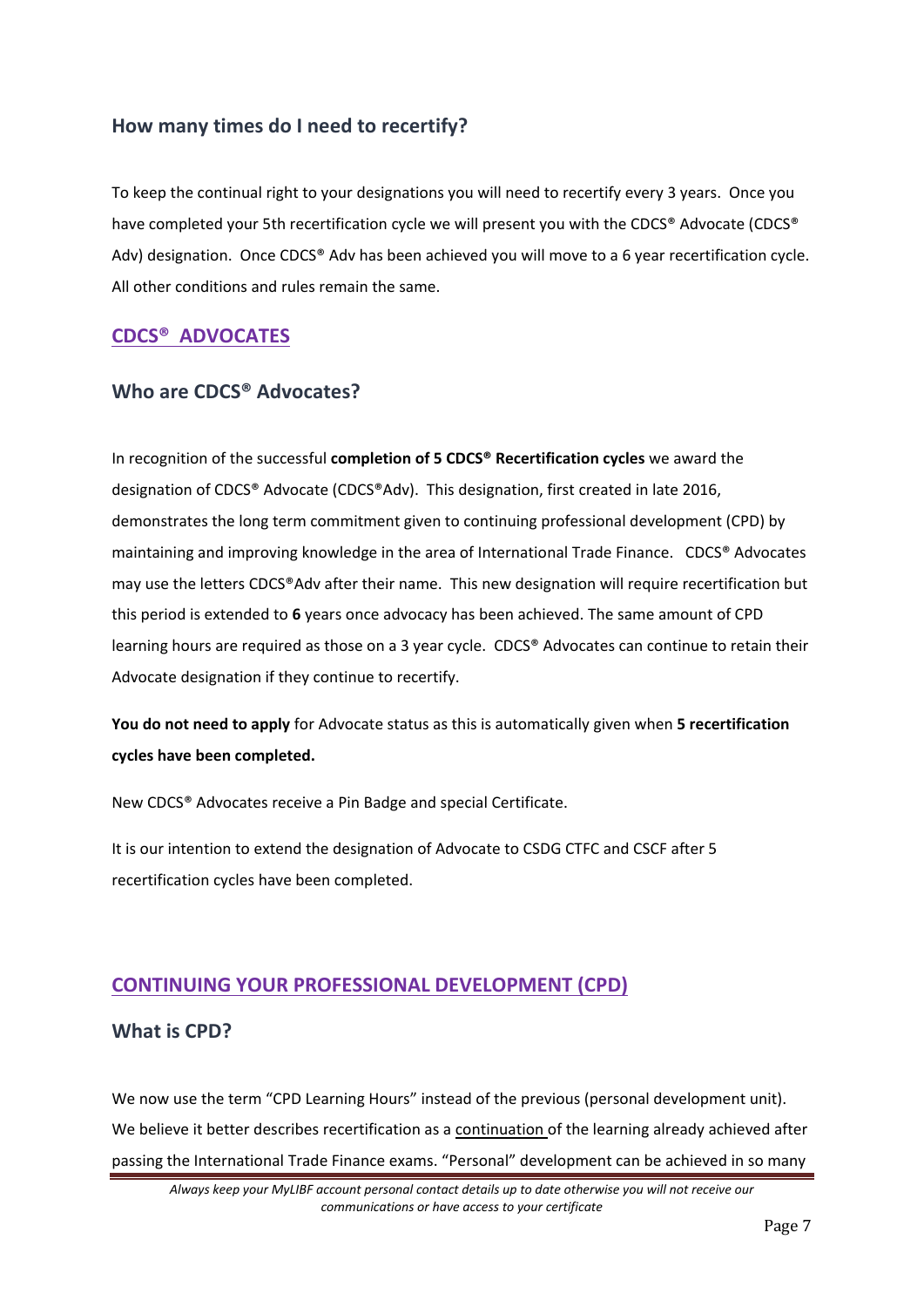areas of life and work but Recertification needs to focus on "continuing" the knowledge you have gained in the subject of International Trade Finance exclusively.

Recertification is not about collecting points but about adding to and maintaining your knowledge of international Trade Finance and we feel the term CPD better reflects this.

**ONE CPD Learning hour** will be the same as **ONE personal development unit** previously.

## **What about the PDU I have already collected?**

As mentioned above  $1 \times \text{PDU} = 1 \times \text{CPD}$  Learning hour - so it's simply a change in the wording we use.

## **NUMBER OF CPD HOURS REQUIRED**

## **How many CPD hours do I have to achieve?**

1. **36** CPD Learning hours are required to recertify successfully. There are no minimum or maximum hours which can be claimed in any one year.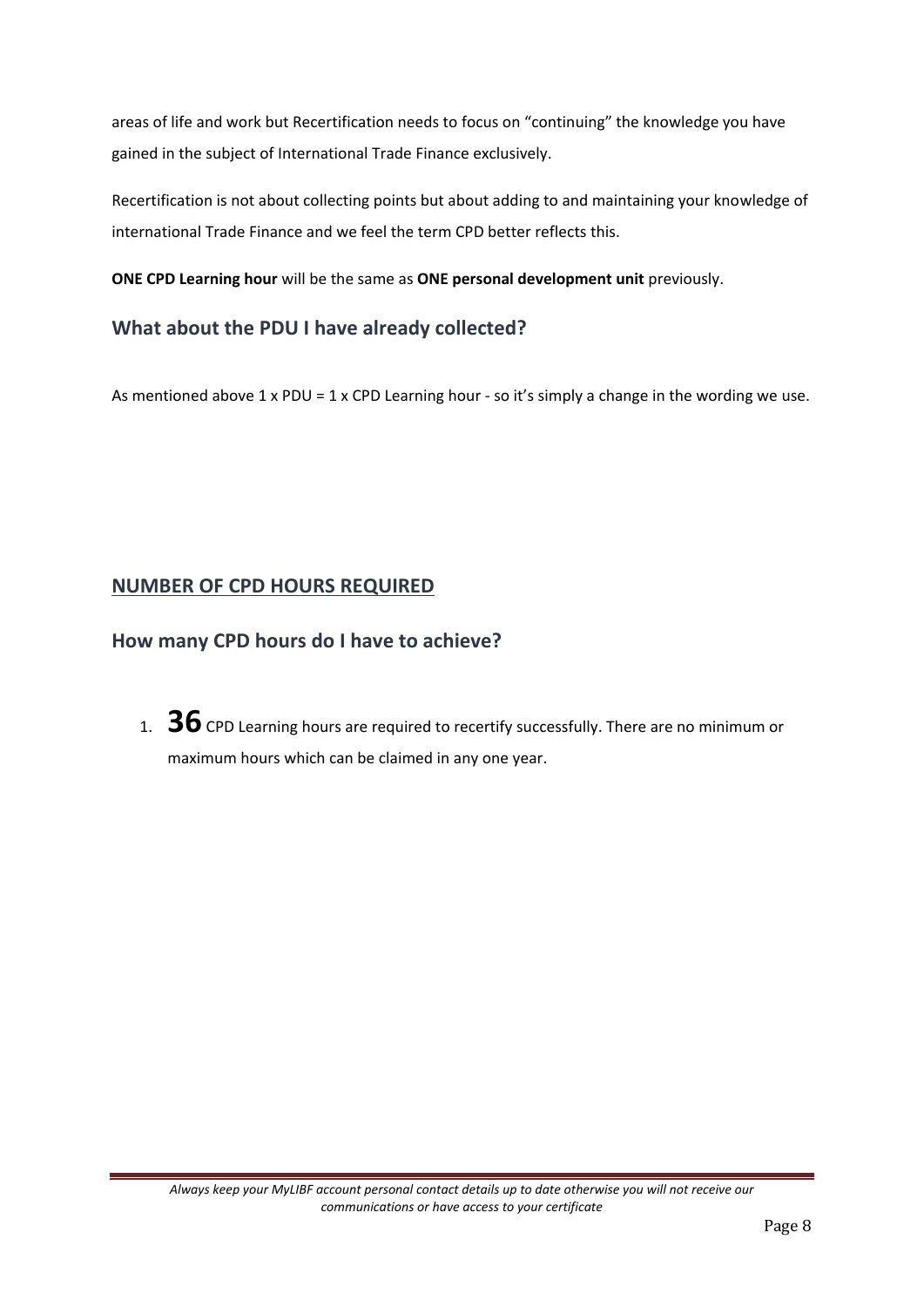## **What activities can I claim?**

As well as participation in our external accredited CPD courses and events, we will allow you to claim CPD Learning from activities such as those below – provided that the content is related to International Trade Finance for CDCS® CSCF and CSDG® and related to Compliance for CTFC. The activities will need to be verified with documentation to support the claim – your firm employer ICC organisation may impose additional checks or restrict the list of activities if they wish as a condition of your job or membership.

We recommend recording your CPD in your myCPD log (see pages 12-14) as soon as you carry them out.

- o Preparatory work required prior to an event workshop;
- o Actions carried out following workshops or events;
- o Online e-learning;
- o The time taken to **research** content for delivering training to others you don't claim the time you spent delivering the training – this is CPD for the attendee;
- o Brushing up on knowledge to take internal tests such as Anti-money laundering; data protection; anti fraud measures etc. (test results will be proof of learning);
- $\circ$  Internal training with superiors as part of your job role in International Trade Finance;
- o Passing other international trade qualifications we mention more on this on page 11.
- o Participating in industry briefings
- $\circ$  Reading industry press / watching webinars / listening to podcasts or videos it needs to be more than 30 minutes AND
	- include a statement of the learning gained in your own words
	- Good clear records of this type of learning will be required.
- o **All notes of learning must be your original findings and thoughts** from the reading / watching or observing you have carried out. No copy and paste from documents / books / websites.
- o Time taken to research content for compiling industry documents books journals
- o Time taken to research content for exam or tests
- o Meetings with internal or external colleagues where new knowledge or skills are gained in international trade finance – good clear records will be required that can validate the learning and the claim.
- o Reading of industry articles related to International Trade Finance through your extended access to our online librar[y KnowledgeBank.](https://kb.libf.ac.uk/)
- Online e learning; webinars; podcasts or videos Remember they need to be relevant to international trade finance - you can find some from LIBF on the following link – note we

*Always keep your MyLIBF account personal contact details up to date otherwise you will not receive our communications or have access to your certificate*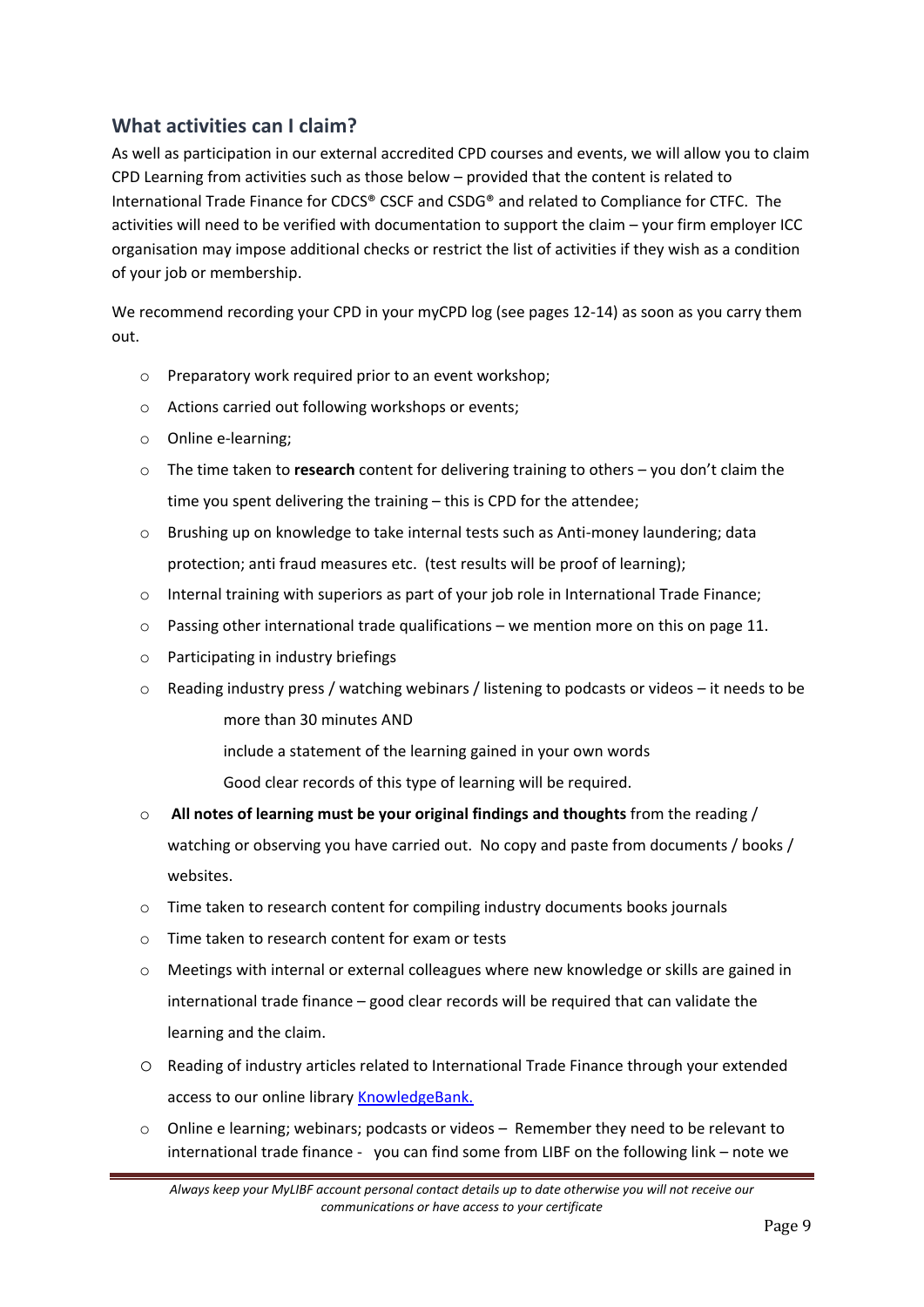create content for many different cohorts of students: **[https://www.youtube.com/channel/UCSSPfsa1bFG-\\_964ttOovPA?view\\_as=subscriber](https://www.youtube.com/channel/UCSSPfsa1bFG-_964ttOovPA?view_as=subscriber)**

You'll need to ensure that any CPD you claim has a clear record of your learning in your myCPD log. Please upload copies of your notes or word documents listing your learning along with any certificates you might receive.

Current courses and workshops – podcasts – webinars and the latest recertification information can always be found on our dedicated [CPD for Trade Finance Professionals](https://www.libf.ac.uk/study/professional-qualifications/trade-finance/cpd-for-trade-finance-professionals) webpage.

## **How many CPD Learning Hours should I claim?**

Generally, the number of CPD Learning hours given to an activity will be based on the amount of "learning time" the activity took.

Activities such as: Lunchbreaks; award ceremonies; networking or registration are **not** considered "learning" activities.

The only exception is studying for qualifications. The general rule here is that we award ONE CPD Learning hour for every 10 hours of "recommended" study time. For example: if 300 learning hours are recommended to complete a qualification, we award 30 CPD Learning hours. On Page 11 you will find the amount of CPD hours given when taking our other trade qualifications.

#### **How should I choose my CPD activities?**

We encourage you to choose CPD activities which are most suitable to your own personal learning desires or are required in order to maintain your role or gain a promotion.

We don't allow CPD for events which deliver just *basic or introductory* information regarding International Trade Finance.

Ideally you will have the freedom to choose your own activities which suit your experience and learning desires. However, sometimes your employer or organisation will ask you to take part in certain activities in order to comply with their working requirements. We will accept this type of CPD activity for recertification provided it is related to International Trade Finance Compliance.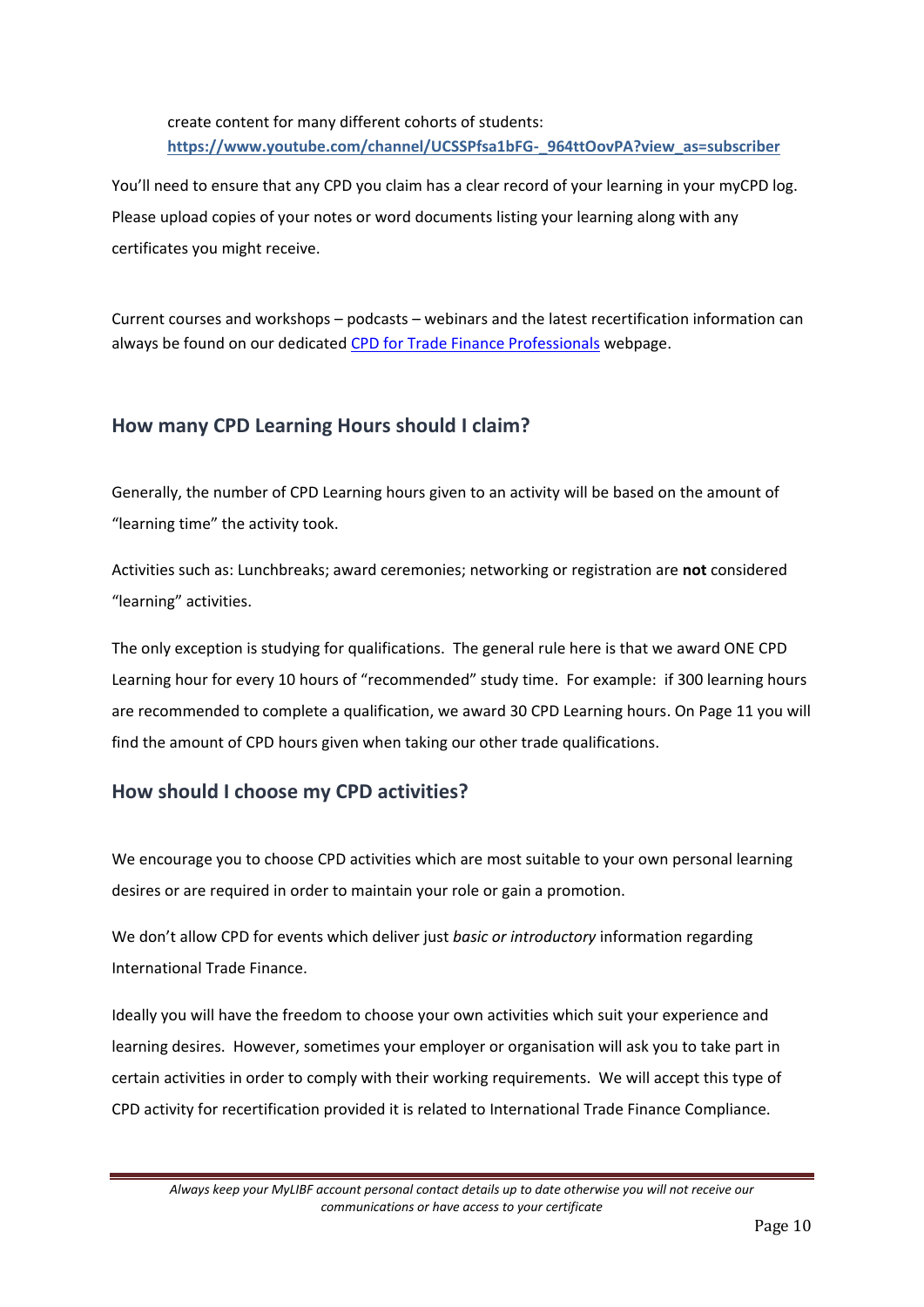## **CPD RESOURCES**

#### **Where can I find suitable CPD activities?**

- You can look on our [CPD for Trade Finance Professionals](https://www.libf.ac.uk/study/professional-qualifications/trade-finance/cpd-for-trade-finance-professionals) webpage where you will find events we have been asked to accredit as suitable for Trade Finance learning across the globe or online.
- You can find your own resources through the internet such as Coastline and ICC Academy
- *[KnowledgeBank](https://kb.libf.ac.uk/subject-guides/home)* our online library normally reserved for access by studying students and members only but for the first time it will be available to those who are in a recertification cycle. There is a specially designed [International Trade Finance](https://kb.libf.ac.uk/library-resources/library-guides/home) area under "Subject Guides".

**IMPORTANT NOTE** - LIBF deliver education to many cohorts like e.g UK schools; our university; banking; financial advice; mortgage advise as well as Trade Finance. Therefore all our learning resources are not directed at Trade Finance Professionals - you should always ensure the content of anything you claim as CPD is related to international trade finance only.

# **How many CPD learning hours do I get for taking another International Trade Finance exam?**

You can claim CPD for passing any of our International Trade exams.

Find the exam you want to recertify along the top row – in the left hand column find the exam you are taking - look across for the **number of CPD learning hours you would gain**

|                                                              | I want to recertify<br>my CDCS® | I want to recertify<br>my CSDG® | I want to<br>recertify my<br><b>CTFC</b> | I want to recertify<br>my CSCF |
|--------------------------------------------------------------|---------------------------------|---------------------------------|------------------------------------------|--------------------------------|
| Exam I want to<br>pass towards my<br>next<br>recertification |                                 |                                 |                                          |                                |
| $CDCS^*$                                                     | N/A                             | 30                              | 9                                        | 30                             |
|                                                              |                                 |                                 |                                          |                                |
| $\mathsf{CSDG}^\circledast$                                  | 30                              | N/A                             | 9                                        | 30                             |
|                                                              |                                 |                                 |                                          |                                |
| <b>CITF</b>                                                  | 25                              | 25                              | 9                                        | 25                             |
|                                                              |                                 |                                 |                                          |                                |
| CertPAY                                                      | 12                              | 12                              | 9                                        | 12                             |
| <b>CTFC</b>                                                  | 30                              | 30                              | N/A                                      | 30                             |
| (Compliance)                                                 |                                 |                                 |                                          |                                |
| <b>CSCF</b>                                                  | 30                              | 30                              | 9                                        | N/A                            |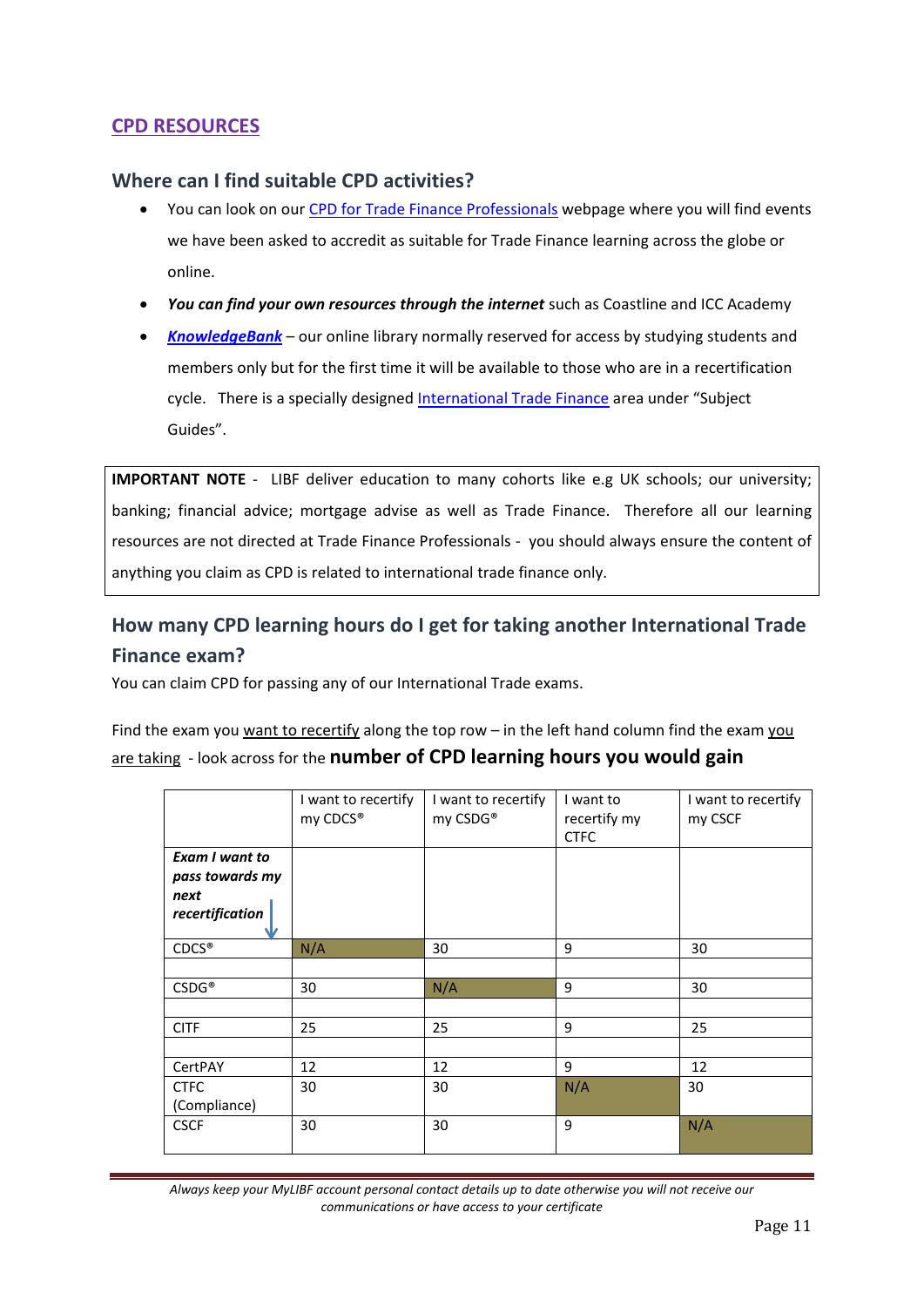## **RECORDING CPD LEARNING HOURS.**

## **How do I record my CPD Learning hours?**

We ask you to make records of your CPD Learning hours s *as and when you carry them out* and they are fresh in your mind. You should use the *my*CPD log in your [MyLIBF](https://my.ifslearning.ac.uk/) account.

Your myCPD log can be found in your MyLIBF account.

| You are logged in as Mr. |            |            |                      |        |
|--------------------------|------------|------------|----------------------|--------|
| Home                     | my Details | my Studies | <b>KnowledgeBank</b> | my CPD |

We have provided a [Guide to registering and using the myCPD log](https://my.libf.ac.uk/MyCPD/CDCS/Index.aspx) which is also available in the log

You will find that you have a separate log for each designation you need to recertify in your myLIBF account.

## **What information do I record?**

The log will ask you to key in all the information needed for a successful recertification. You'll also be told when you can send these to us via the log. You can:

- Upload copies of documents for safety and security
- Easily retrieve information or documents at any time.
- Access a user guide which tells you how to get your records to your employer firm sponsor or ICC should they request them.

#### **Why do I need to use the myCPD log?**

We use your MyLIBF account much more in the way we communicate with you. We'll email you progress updates on the activities you have keyed in and tell you how we are getting on with your recertification submission. Most importantly, we now deliver your new recertification certificate onto your myLIBF account.

You will be submitting your recertification application through your [MyLIBF](https://my.libf.ac.uk/Account/login.aspx?site=myifslearning&ReturnUrl=%2f) account from now on.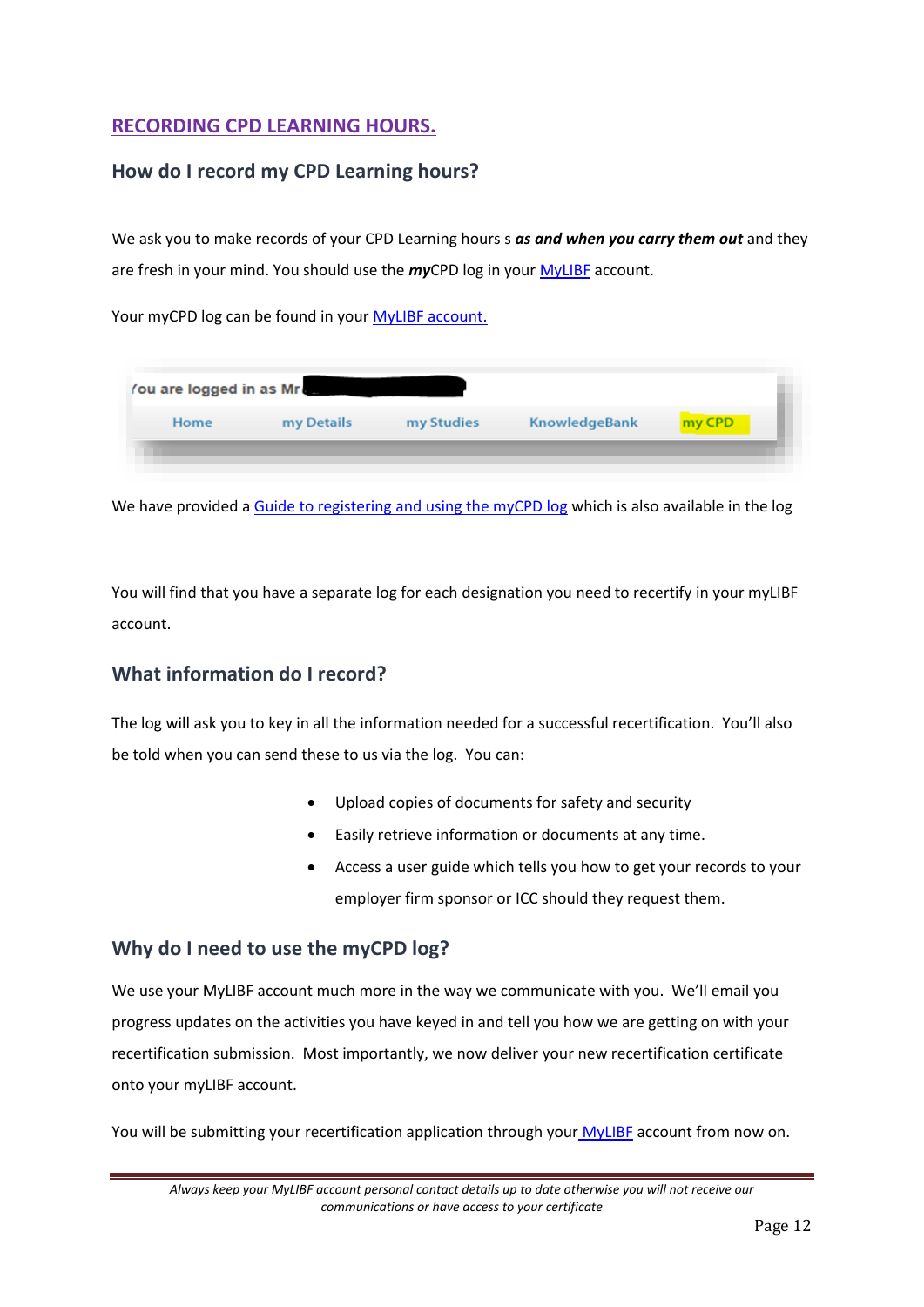This will have several advantages:

- o It's a secure method of passing over your details to us;
- $\circ$  You don't have to check to see if we have received your records because your [MyLIBF](https://my.libf.ac.uk/Account/login.aspx?site=myifslearning&ReturnUrl=%2f) record automatically feeds into our systems;
- o You can't lose your records;
- o You will receive an "on screen" copy of your recertification certificate far quicker than previously;
- o We can send you updates and progress reports throughout your 3 year recertification cycle.

It's a rule of study recertification with us that you have access to the internet and give an email address. The CPD log will be available wherever you have access to the internet.

We've produced a video to show you the steps to recording CPD and submitting your records for recertification – it can be found on [our trade CPD webpage.](https://www.libf.ac.uk/study/professional-qualifications/trade-finance/cpd-for-trade-finance-professionals)

# **I hold more than one designation – do I record CPD for all of these?**

Yes – but - the CDCS and CSDG CPD logs will ask if you wish an entry to go into both logs and if you tick the box it will do it for you.

The logs will help you keep track of how many CPD Learning Hours you have for each qualification. We are continually developing the myCPD log and in due course there will be just one log for all Trade qualifications with the ability to keep track of each qualification you hold but without the need to duplicate your records. We'll let you know of any developments when they are live.

# **I don't have access to the MyLIBF account?**

Every student is given access to this account when they first study with us. You will find your personal LIBF number in the communications you receive from us.

If you have any problem logging in or accessing your **MyLIBF** [account](https://my.libf.ac.uk/Account/login.aspx?site=myifslearning&ReturnUrl=%2f) please contact us at [customerservices@libf.ac.uk](mailto:customerservices@libf.ac.uk)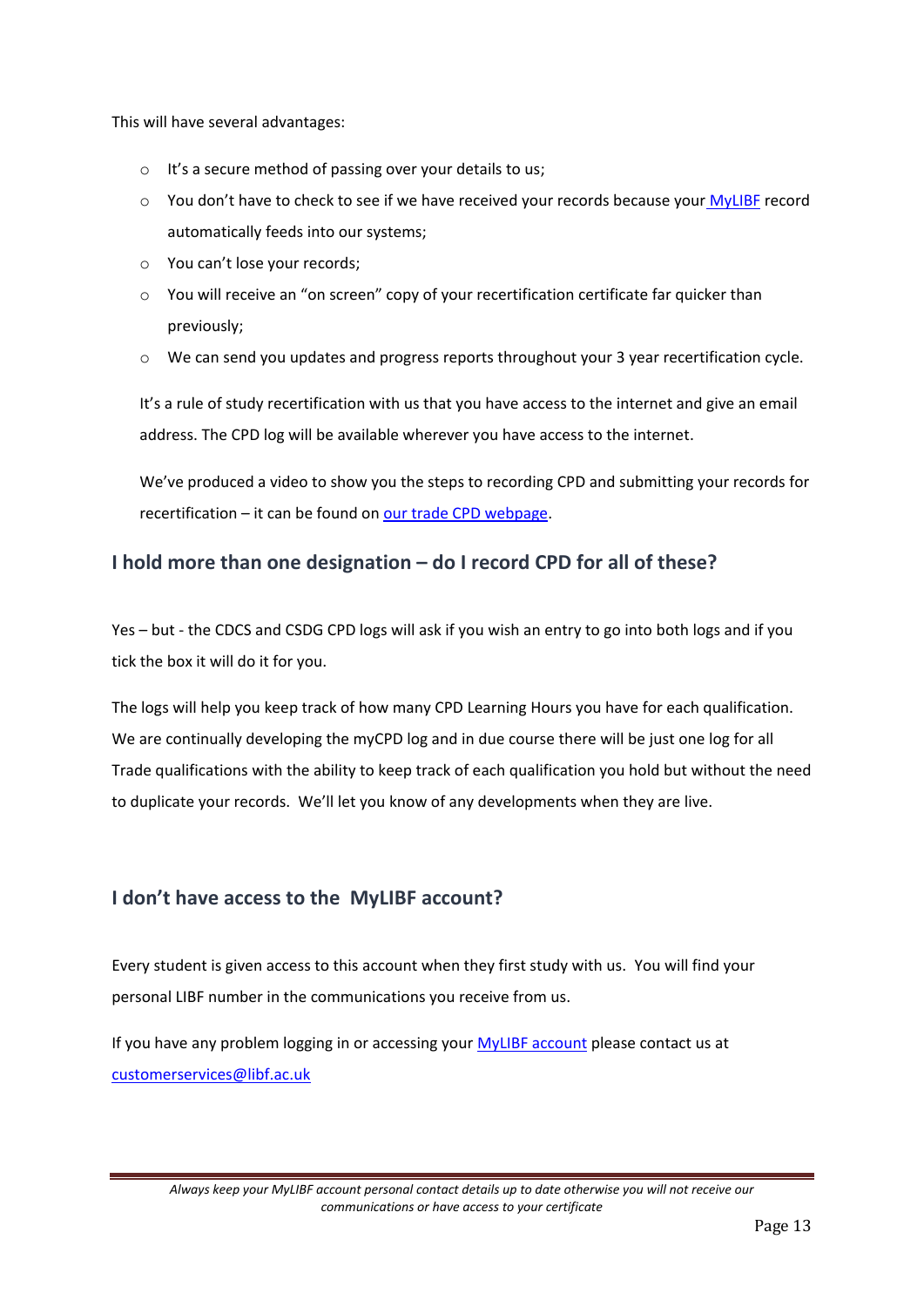You can update your information by clicking on the "myDetails" tab and then clicking on the "update" tab.

|      | You are logged in as Mr. |            |                      |        |
|------|--------------------------|------------|----------------------|--------|
| Home | my Details               | my Studies | <b>KnowledgeBank</b> | my CPD |

# **What type of documents can I upload to confirm my CPD learning?**

We can accept the following provided they include your name or direct reference to you in person you only need to include one document for each activity unless you feel that more than one is required for us to be able to validate the learning and your attendance participation. Documents must be in **English.** 

#### **Examples:**

- o Attendance certificates
- o CPD Certificates
- o Certificates
- o Email trails in context or as screen shots
- o Screen Shots
- o Photographs of documents
- o PDFs
- $\circ$  Hyperlinks Weblinks to show where the learning came from e.g. [CITF](http://www.ifslearning.ac.uk/specialist-qualifications/trade-finance/certificate-in-international-trade-and-finance-(citf)) OR [http://www.libf.ac.uk/specialist-qualifications/trade-finance/certificate-in-international](http://www.libf.ac.uk/specialist-qualifications/trade-finance/certificate-in-international-trade-and-finance-(citf))[trade-and-finance-\(citf\)](http://www.libf.ac.uk/specialist-qualifications/trade-finance/certificate-in-international-trade-and-finance-(citf))
- o Letters signed by superiors third party trainers
- o Test exam results certificates
- o Copies of newsletters journals book extracts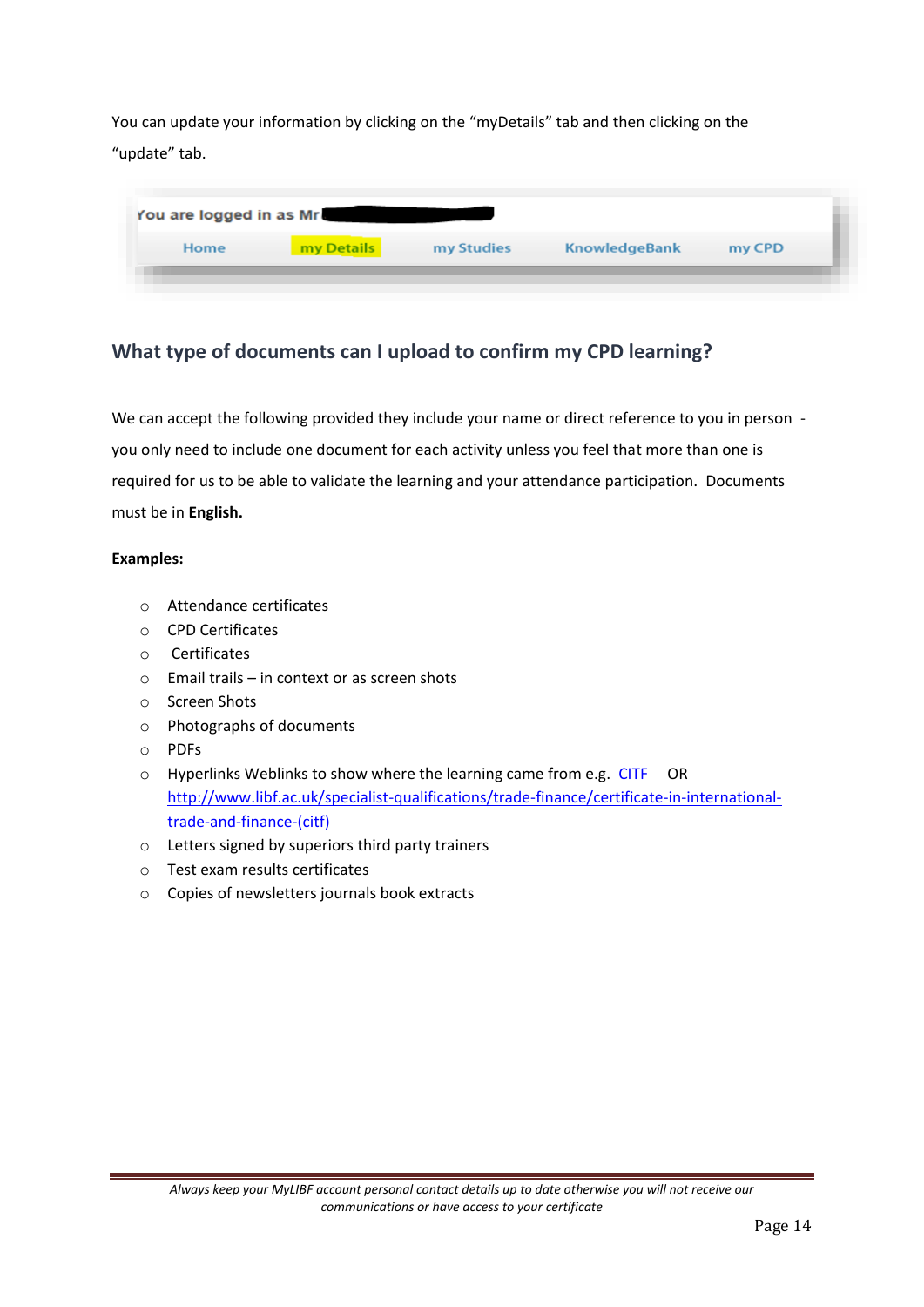# **Who should I contact if I need help before I make my recertification submission?**

You may wish to make contact with representatives in the following regions before submitting your CPD records to us - we'd encourage this if you went through a representative when you first took your trade finance qualification. You can open the links from the list at the end of the following webpage. It applies to all Trade Finance qualifications / recertifications- Certificate for Documentary [Credit Specialists \(CDCS\) | LIBF](https://www.libf.ac.uk/study/professional-qualifications/trade-finance/certificate-for-documentary-credit-specialists-(cdcs))

This list is not exhaustive.

| <b>Candidates from Bangladesh</b>     | H |
|---------------------------------------|---|
| Candidates from China                 | F |
| Candidates from Indonesia             | H |
| Candidates from Malaysia              | H |
| Candidates from the Republic of Korea | H |
| <b>Candidates from Thailand</b>       | ŀ |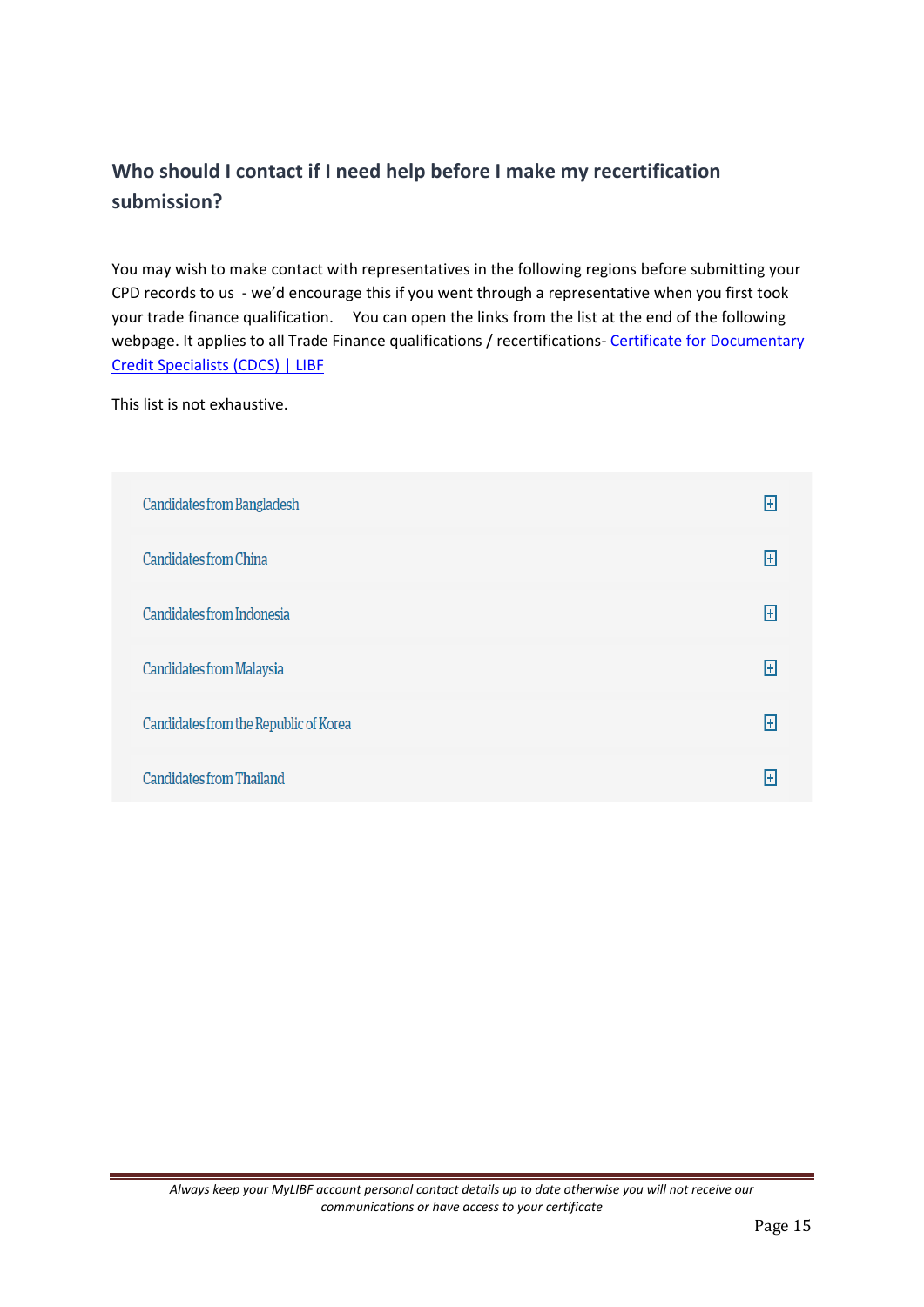## **SUBMITTING RECERTIFICATION RECORDS FOR ASSESSMENT**

## **When do I need to submit?**

You can submit your application to us in the **month prior** to your recertification expiry date but **no later than two months after** expiry. Your local CDCS representative may administer your recertification and ask for your records earlier than this. We cannot accept records outside of this period.

We **do not** ask you or your employer ICC to send us any CPD logs or evidence files. We do, however, recommend **you take a copy (PDF) of your log and evidence files** as your records will no longer be available after you submit them to us or pass them to your sponsor.

The example below looks at a typical 3 year cycle.

| Date of<br>achieving exam<br>or last period<br>of<br>recertification | <b>CPD activity Period</b>             | <b>Earliest submission</b><br>date (SUBMIT<br>button will appear<br>in your myCPD log) | <b>Recert Expiry</b><br><b>Date</b> | Latest<br>submission<br>date | Late<br>application<br>fee applies<br>from * |
|----------------------------------------------------------------------|----------------------------------------|----------------------------------------------------------------------------------------|-------------------------------------|------------------------------|----------------------------------------------|
| <b>April 2019</b>                                                    | 1 May 2019 - 30<br>April 2022          | 1 March 2022                                                                           | 30 April 2022                       | 30 June 2022                 | 1 June 2022                                  |
| October 2019                                                         | 1 November 2019 -<br>31 October 2022   | 1 September 2022                                                                       | 31 October<br>2022                  | 31 December<br>2022          | 1 December<br>2022                           |
| April 2020                                                           | 1 May 2020 - 30<br>April 2023          | 1 March 2023                                                                           | 30 April 2023                       | 30 June 2023                 | 1 June 2023                                  |
| <b>July 2020</b><br>(special<br>session)                             | 1 August 2020 - 31<br><b>July 2023</b> | 1 June 2023                                                                            | 31 July 2023                        | 31 October<br>2023           | 1 October<br>2023                            |
| October 2020                                                         | 1 November 2020 -<br>31 October 2023   | 1 September 2023                                                                       | 31 October<br>2023                  | 31 December<br>2023          | 1 December<br>2023                           |

**See next page for detailed instructions:**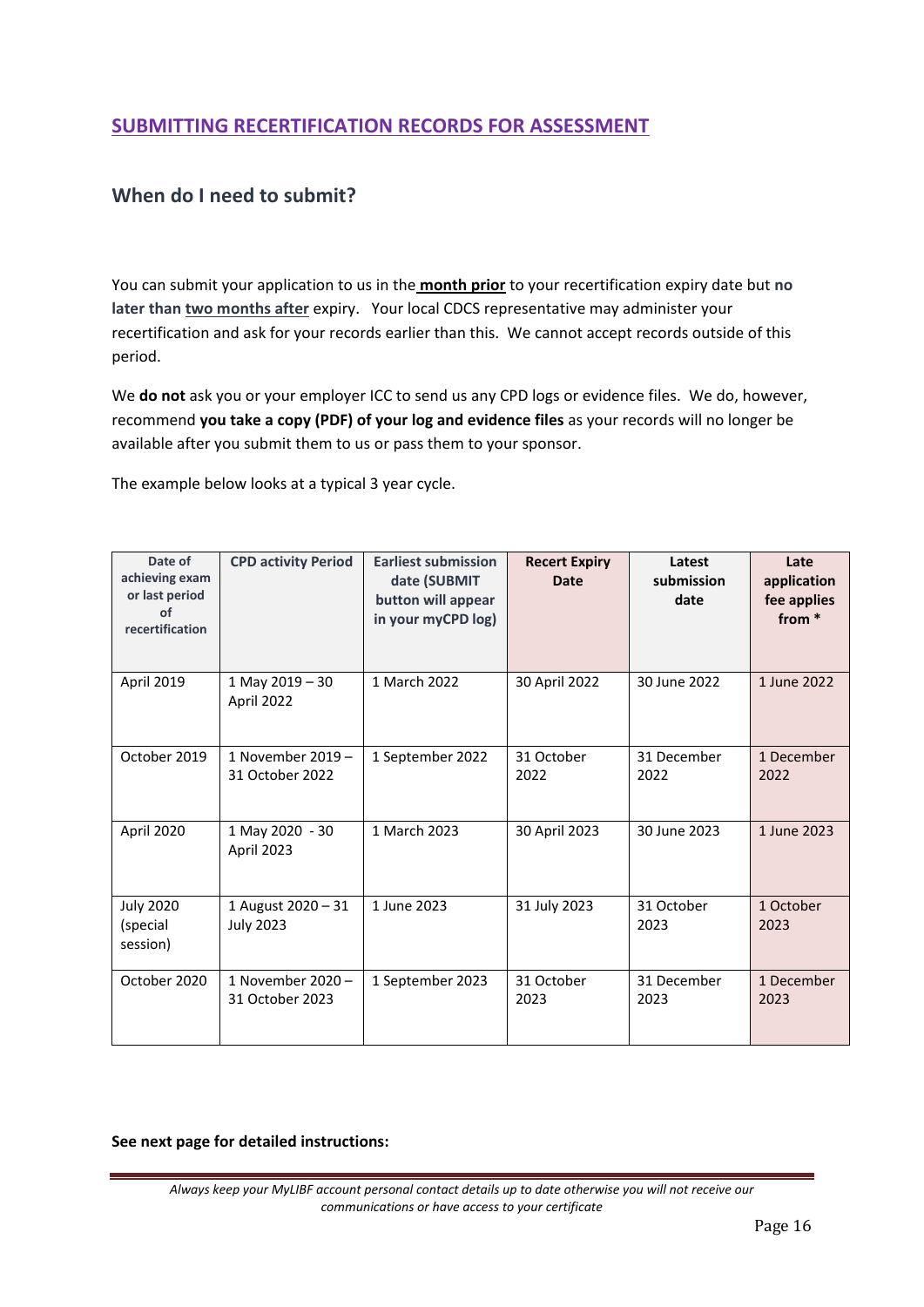# **How do I send you my Recertification submission and payment?**

This depends on whether you are sending in your records yourself or your sponsor employer is going to send your details to us. Sponsors employers use a simple spreadsheet for this.

**OR**

Choose one way:





| I'm making my own submission                                                                                                                                            | steps          | My Sponsor / employer will be sending<br>you my details                                                                                           |
|-------------------------------------------------------------------------------------------------------------------------------------------------------------------------|----------------|---------------------------------------------------------------------------------------------------------------------------------------------------|
| Check you are within the times mentioned in<br>the table on page 15                                                                                                     | $\mathbf{1}$   | Check you are within the times mentioned in<br>the table on page 15                                                                               |
| Check you have logged documented all the<br>CPD you wish to be considered for your<br>recertification in your myCPD log on your<br>myLIBF account                       | $\overline{2}$ | Check you have logged documented all the CPD<br>you wish to be considered for your<br>recertification in your myCPD log on your<br>myLIBF account |
| Upload supporting documents such as<br>certificates email trails.                                                                                                       | 3              | Upload supporting documents such as<br>certificates email trails.                                                                                 |
| Be ready - next steps will submit your CPD and<br>arrange payment or tell us your company will<br>be paying or you need an invoice                                      | 4              | Your sponsor/employer sends us your details<br>and payment on their sponsor spreadsheet                                                           |
| Click on the "SUBMIT your CPD log " Button.<br>This will appear in your log when you have<br>input a minimum of 24 hours and you are<br>within the month before expiry. | 5              | Do not click on the Submit button                                                                                                                 |
| The next screen allows you to make payment<br>or inform us of your payment method.                                                                                      | 6              | Not required                                                                                                                                      |
| Save a copy of your acknowledgement - this is<br>also your payment receipt.                                                                                             | $\overline{7}$ | Not required                                                                                                                                      |
| Keep track of progress via The Progress<br>Summary in your myCPD log.                                                                                                   | 8              | Keep track of progress via The Progress<br>Summary in your myCPD log.                                                                             |

**DO NOT email your records** or confirmation that you have "submitted" your application to us as this will only cause confusion.

You **DO NOT** need to email or send us any documents to do with your recertification as these should be uploaded to your *my*CPD log.

If you try to send email your CPD to us in any other way, your records will be returned unchecked.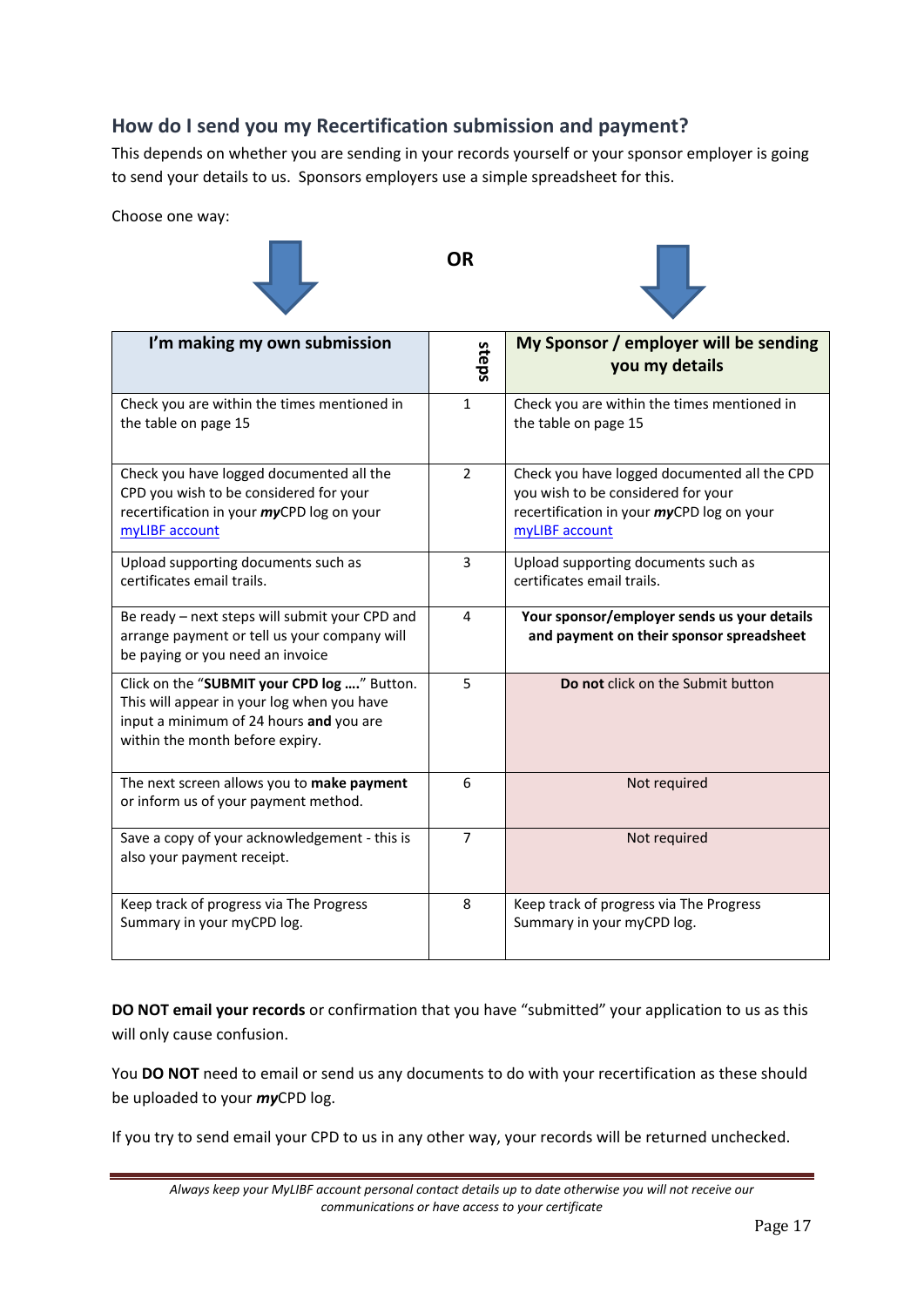# **What if I have achieved the required CPD s early?**

Please record your CPD in your myCPD log as and when you carry out the activity. This way we can monitor how you are doing, send you updates and keep your records and certificates safe and secure.

Remember though, that the opportunity to submit your records to us won't open until the month prior to expiry.

As we can both monitor your CPD learning hours s from the entries in **your** *my***CPD log throughout your cycle, there is** no requirement for interim CPD submissions.

## **What if I'm late making my submission?**

We already allow 4 months for you to make your submission.

If you do have a need to recertify outside of these 4 months we will consider applications on an individual basis. All will be subject to the "late fee" mentioned below. Extensions are only granted in circumstances such as ill health or military service and in some cases because of issues outside of the individual's control.

For a late submission to be considered, all the CPD Learning activity must still have been carried out in the correct recertification period.

## **How long will it take you to process my recertification application?**

Usually between 10 and 20 days.

## **What happens if my application is insufficient?**

We will work with you to try to get your records to reflect the learning you have carried out over the 3 years of your recertification cycle.

We always encourage you to check your records are complete and accurate before pressing the "submit" button in your log. If, even after, several attempts we have been unable to get the records to reflect the required criteria we won't permit recertification and refund most of the fee paid for recertification. We might deduct an administration fee of £30.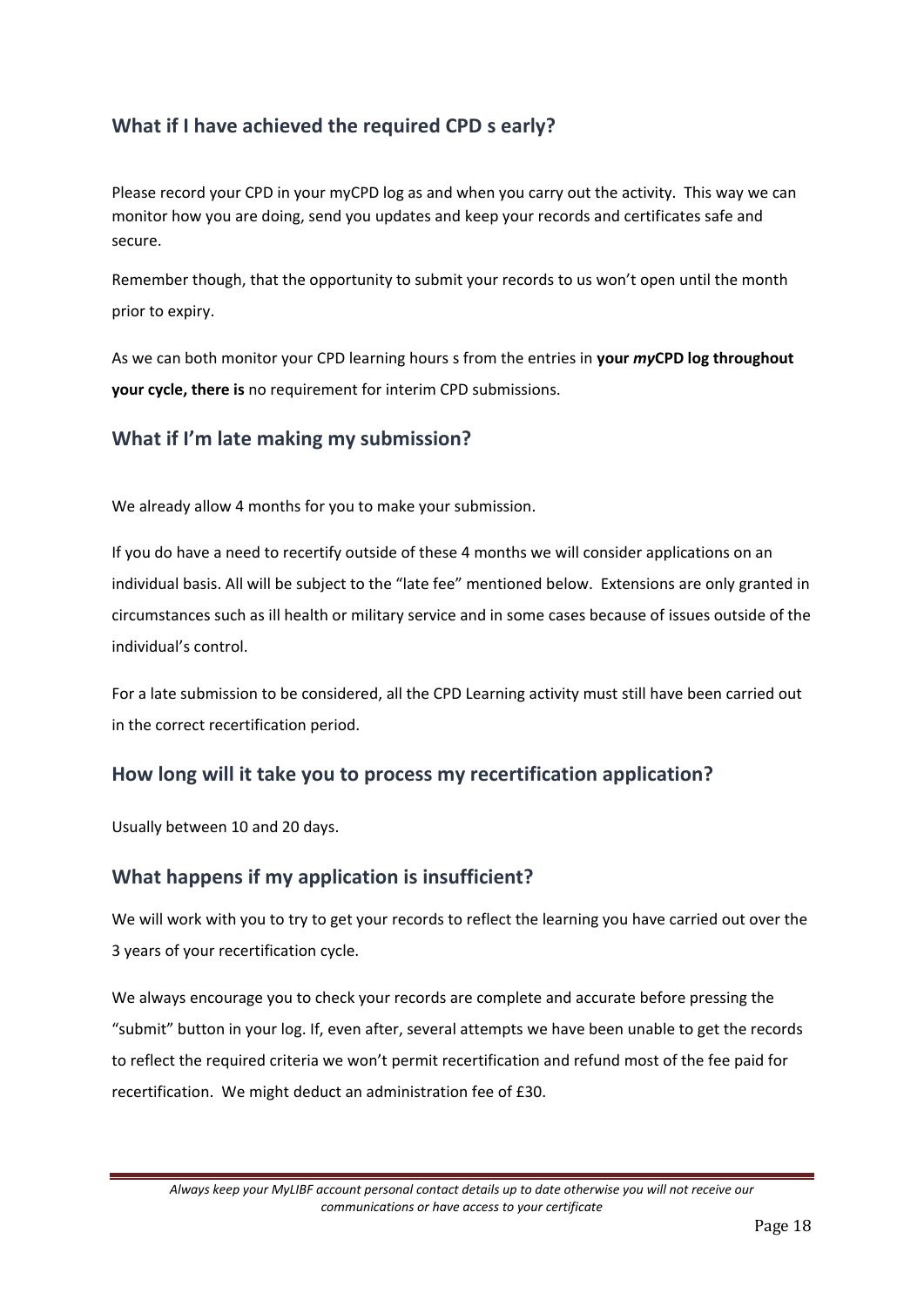# **FEES What is the cost?**

The current cost is £200.

A "late" fee \* is incurred if the application and /or fee is received more than one month after expiry. The late fee is currently £40.00 on top of the recertification fee.

## **When do I pay?**

Fees are payable **with** the recertification application through your myCPD log or from your sponsor. Applications cannot be processed without the fee or fee details. You will be asked about payment when you SUBMIT your record for recertification through your log.

If you require an invoice before payment please select the "my company is paying" option and select "invoice required – yes". Remember though, your application will not be processed until payment has been received from you or your sponsor.

# **What methods of payment do you accept?**

We can take payment from a debit or credit card online or bank transfers. You can also choose to use – FLYWIRE. Our bank details will be displayed in your log once you make your submission.

# **What happens if I pay and the application is rejected?**

We will **refund** your fee (less a £30 administration fee) should your application be rejected or withdrawn.

However, we will do everything we can to work with you towards an acceptable successful recertification where we can.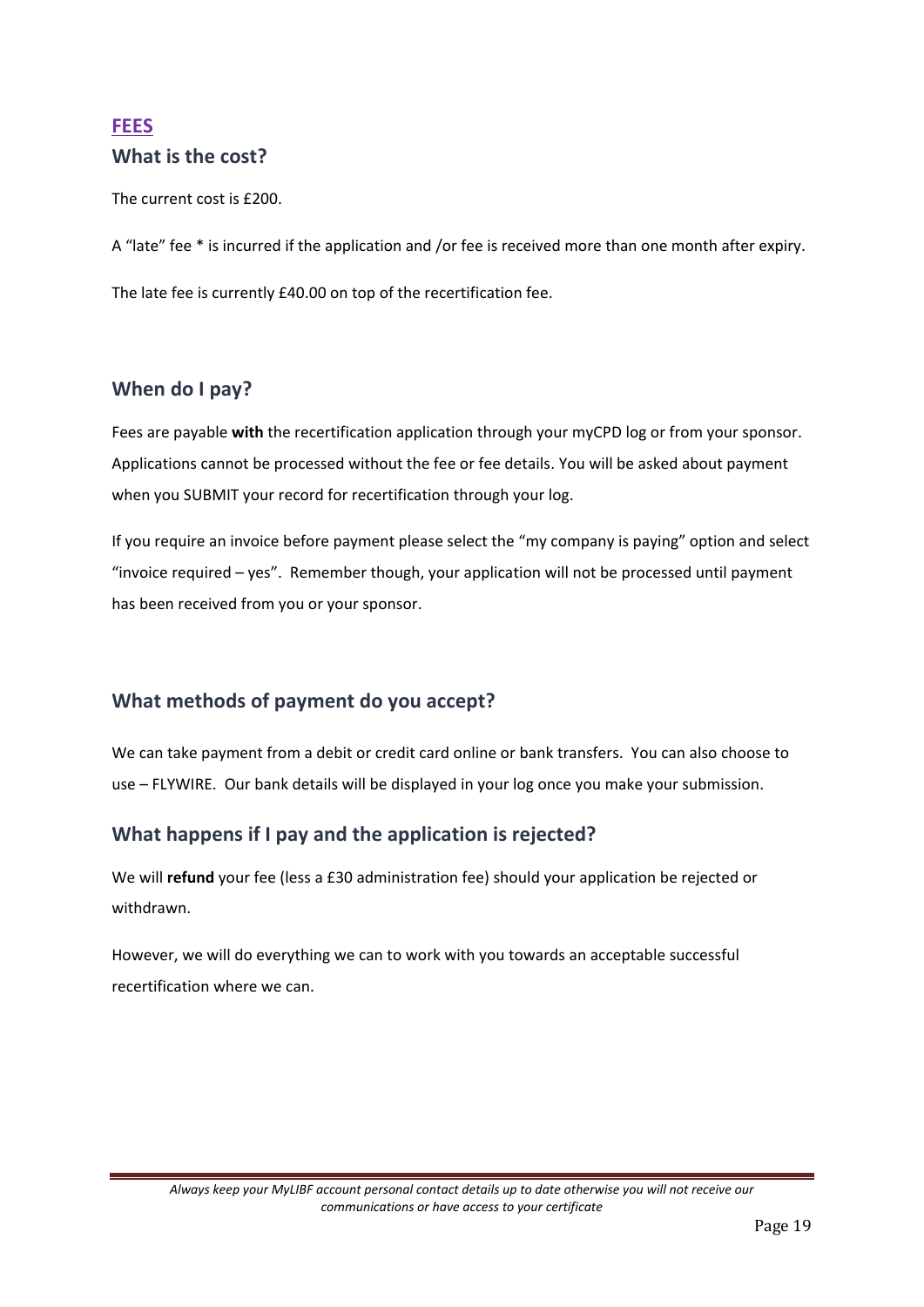# **RECERTIFICATION CERTIFICATES**

#### **When will I get my certificate?**

#### Applications approved before the expiry date of existing cycle.

Your new certificate will be available from the first day of your new cycle. i.e. 1 May / 1 November or 1 August (special covid arrangements). Your current certificate will remain visible until it expires, then replaced with your new one for the new period.

#### Applications approved on or after the expiry date of existing cycle.

New recertification certificates will be available within 24 hours of us completing our recertification process and our keying of the details into your records. The certificate will be presented to you in your [MyLIBF](https://my.libf.ac.uk/Account/Login.aspx) account and a confirmation email will be sent to let you know where you can find this.



You can print off copies or create a PDF copy. The Certificate will stay on your account until expiry.

#### **Why are you putting the certificate in MyLIBF account?**

Having access to your certificate online has these advantages:

- o See your certificate more quickly than by post
- o You can print off as many copies as you like
- $\circ$  Accessible 24 hours a day 7 days a week
- o Certificate cannot get lost
- $\circ$  You can save a copy in PDF form to attach to emails
- o We don't have to increase the cost of recertification because of rising international postage courier costs.
- $\circ$  You can display a copy via your tablet or mobile device should clients or employers require to see it
- o Its safe and secure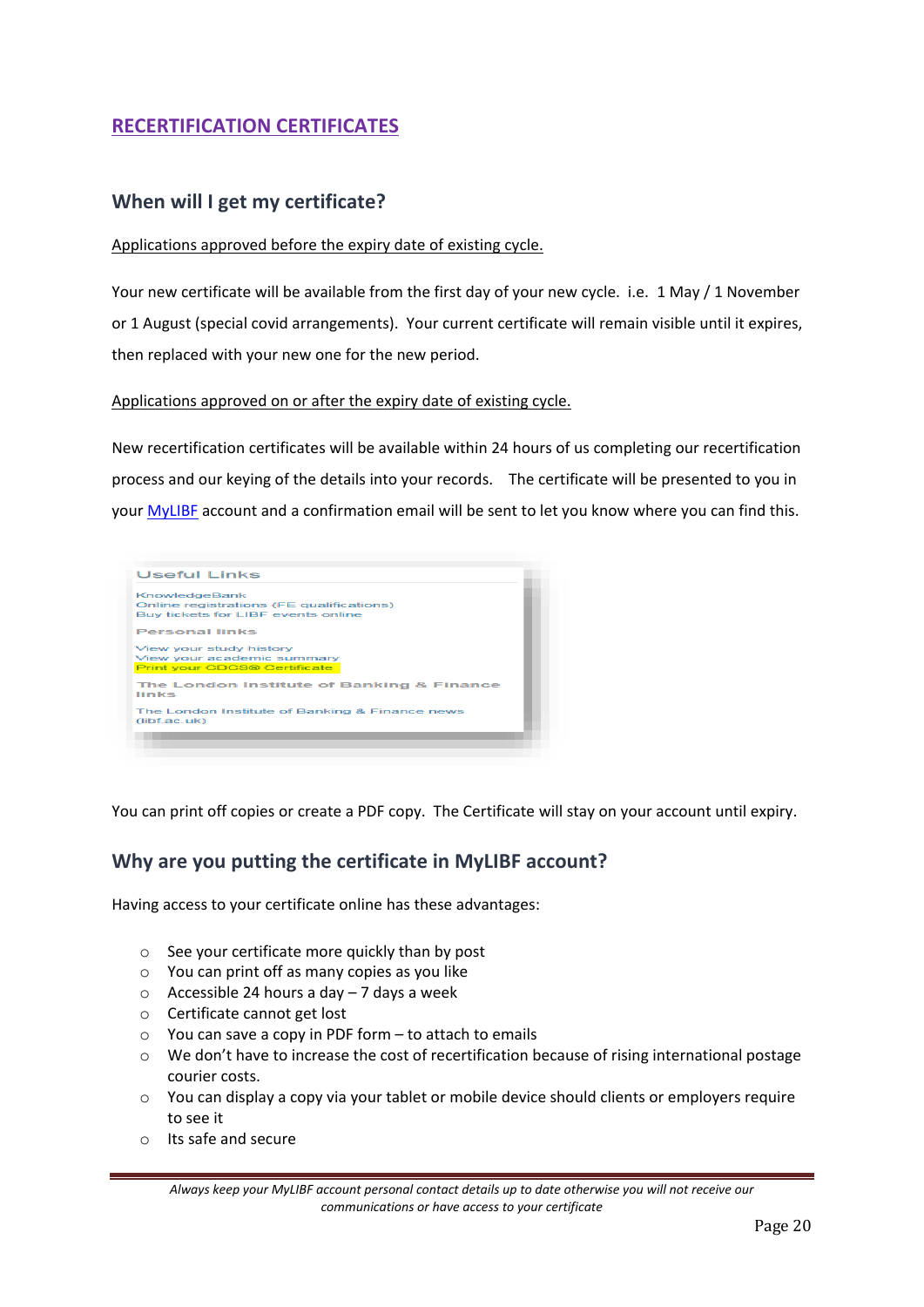# **Can you give me a paper copy of my certificate?**

As you can simply print off copies from your [MyLIBF](https://my.libf.ac.uk/Account/login.aspx?site=myifslearning&ReturnUrl=%2f) account there's no requirement for us to provide you with a printed version of your online certificate. Printed versions of your certificate are identical to the one showing in your myLIBF account.

However, if you wish us to supply you with a copy you can apply to us at [customerservices@libf.ac.uk](mailto:customerservices@libf.ac.uk) for a paper copy. There is a fee of around **£50 GBP** for a paper copy to be posted out to you. This is payable prior to issue of the certificate.

## **Will my 'Distinction' award show on my Recertification Certificate?**

The distinction award will show on your original exam certificate only. It will not show on a recertification certificate as it is not possible to achieve more than an assessment "pass" when carrying out CPD to achieve recertification.